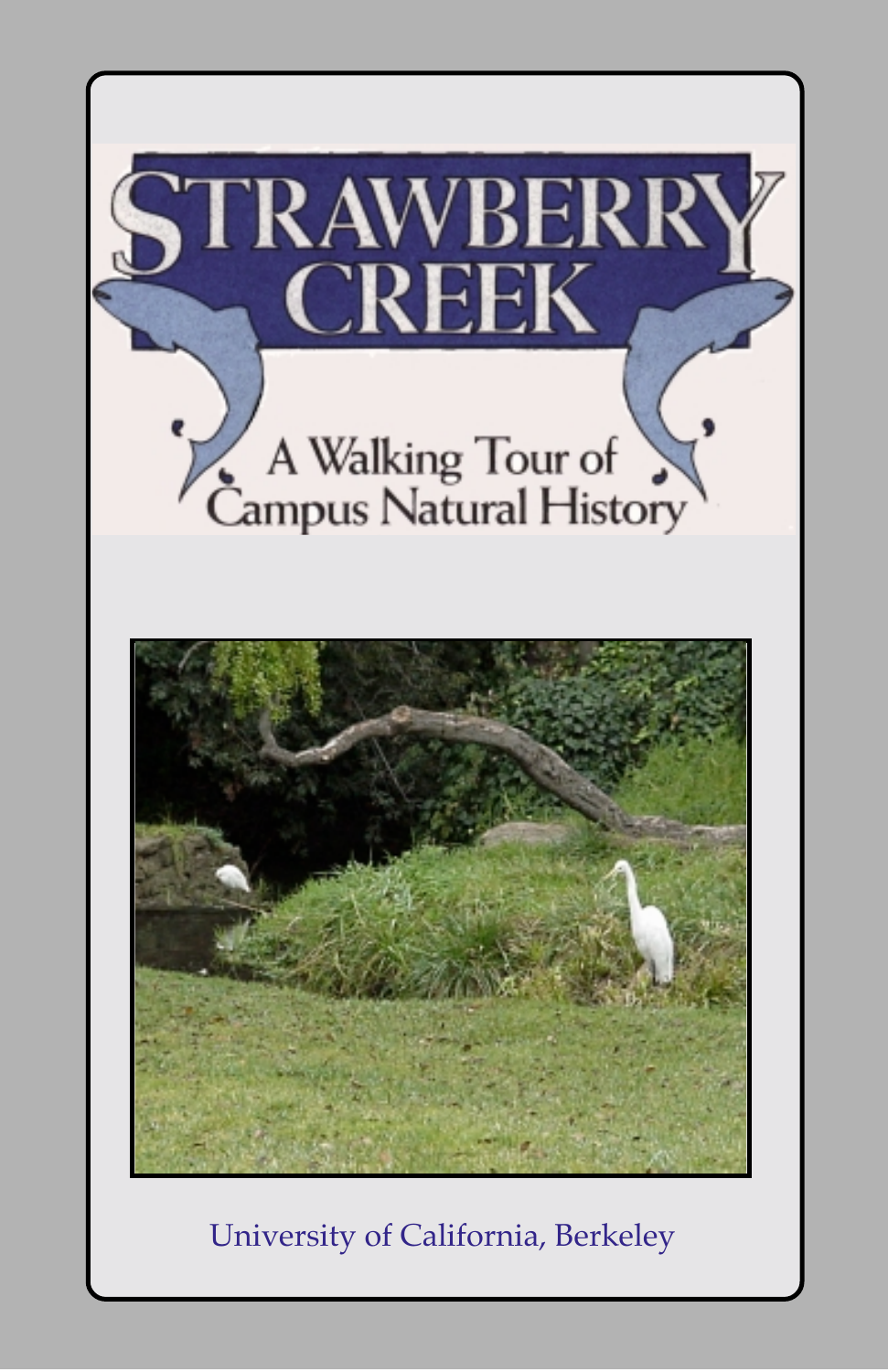## A TOUR OF STRAWBERRY CREEK ON THE UC BERKELEY **CAMPUS**

#### A BRIEF HISTORY



Redwood *Sequoia sempervirens*

THIS WALKING TOUR is a guide to Strawberry Creek on the campus of the University of California, Berkeley. Strawberry Creek is a major landscape feature of the campus, with its headwaters above the UC Botanical Garden in Strawberry Canyon. This tour covers only the central campus and should last about an hour. It begins at Faculty Glade, follows the South Fork downstream, and ends at Giannini Hall along the North Fork. A map with indicated stops is located at the end of this booklet.

In 1860, the College of California moved from Oakland to the present campus site, purchasing the land from Orrin Simmons, a sea captain turned farmer. Strawberry Creek was one of the main reasons the founders chose Simmons' tract. "All the other striking advantages of this location could not make it a place fit to be chosen as the College Home without this water. With it every excellence is of double value." The creek was named for the wild strawberries that once lined its banks.

The central campus at that time was pastureland and grain fields. Coast live oaks, sycamores, bay laurel trees, and native shrubs lined the banks of Strawberry Creek. Three forks of the creek meandered through the campus. In 1882, the small middle fork draining the central glade was filled to build a cinder running track, now occupied by the Life Sciences Building Addition.

By the turn of the century, urbanization had already begun to affect the creek. Sewage and silt polluted the water. The creek's course was redirected and confined by retaining walls. In places, the creek was diverted into underground pipes called culverts. Development in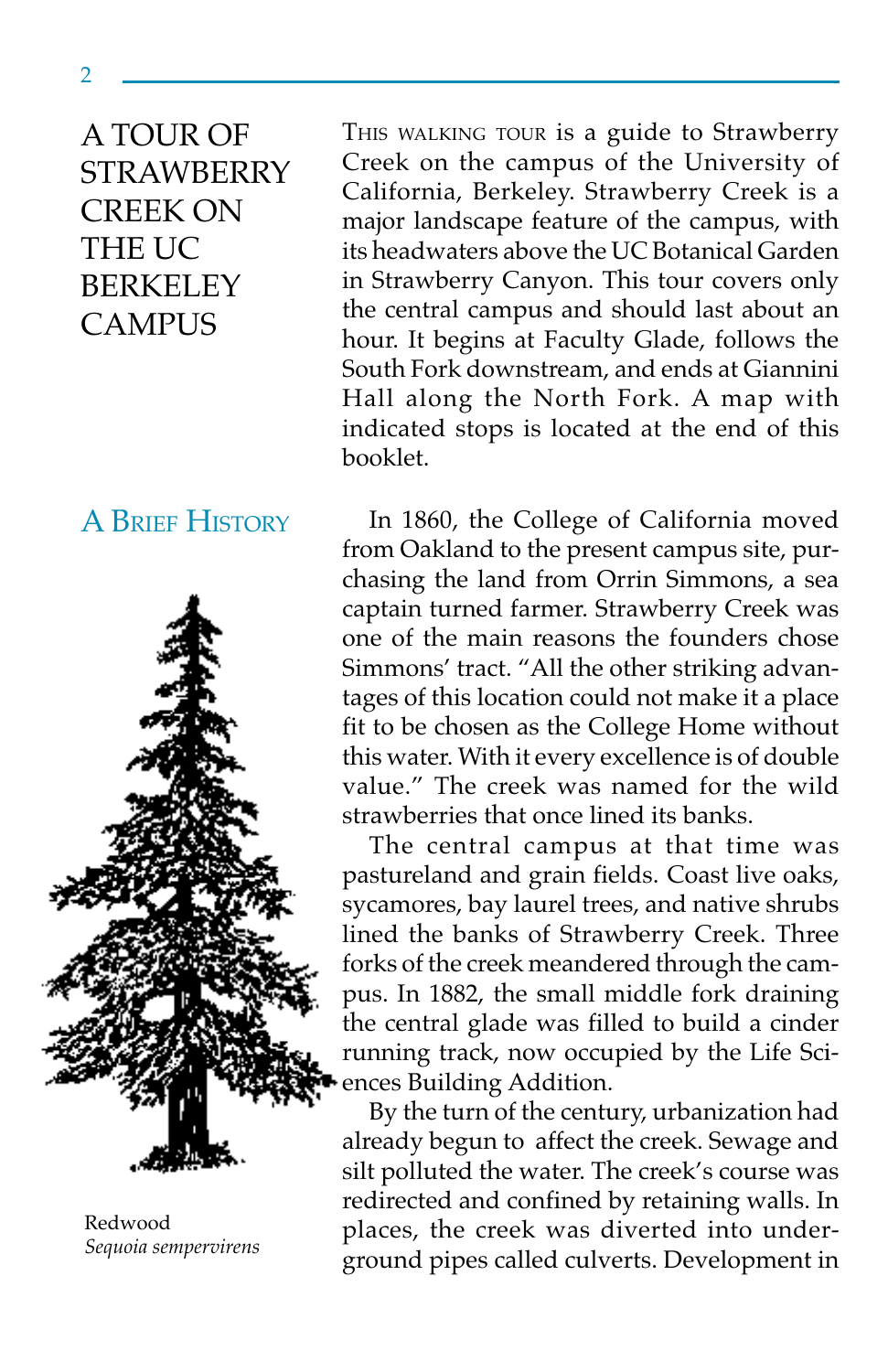the Strawberry Canyon watershed increased the number of impervious surfaces such as buildings, roads, and parking lots. As a result, torrents of storm water runoff during the rainy season (October to April) dramatically increased flows and caused extensive erosion along the stream. Many retaining walls and rock check dams were built to curtail channel downcutting and bank erosion. Conversely, diminished groundwater recharge lowered the baseflow of the creek during the dry season. Strawberry Creek was neither healthy nor natural.

Since 1987, the campus has attempted to restore the natural quality of the creek. Fish and insect populations have been reintroduced and are thriving. There has also been an increased appreciation of the value of the creek to the Berkeley campus. Each year more than 3,000 undergraduates take classes, ranging from biology to engineering, in which the creek plays

*Strawberry Creek can be seen above ground at three public locations in Berkeley (east to west): 1) the UC Botanical Garden, 2) UC central campus and 3) Strawberry Creek Park at Bonar and Addison Streets.*

a central role. At certain times of the year, student art projects stand alongside or even in the creek itself.

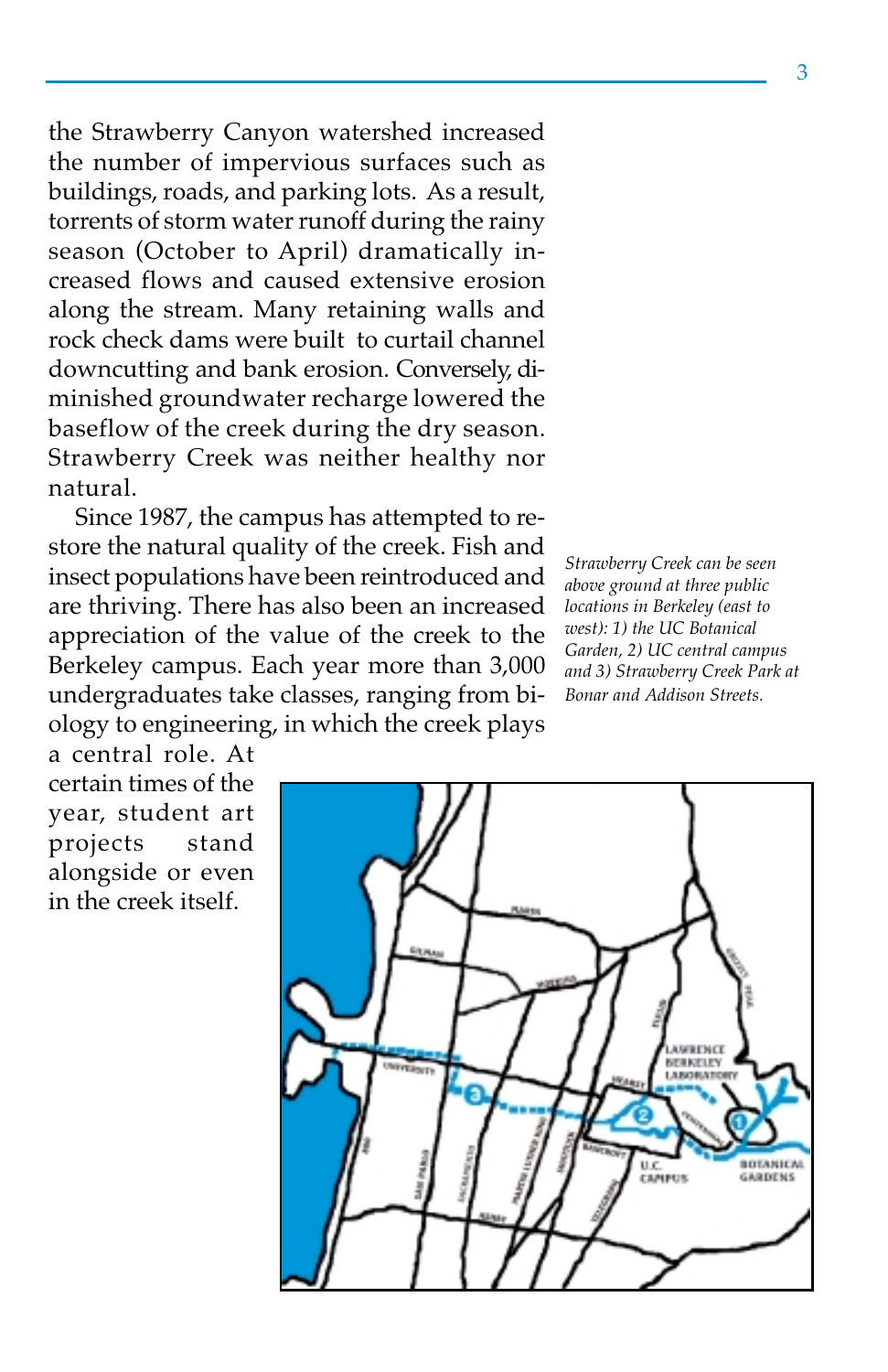# 1 FACULTY GLADE



The tour begins at the 1910 Bridge near the Faculty Club. Stand above the arch of the bridge, which is dedicated to Phoebe Apperson Hearst. Look at the Latin inscription and note that the second letter is a stylized "U" carved over an original letter "A." The original word, selected by a classics professor, was "HANC" (for "this"). A student pointed out that the grammatically correct word is "HUNC." The correction was finally made after the professor retired!

Move down the stairs and listen to the sound of the water. This is one of the prettiest spots along the creek, but as you look upstream or downstream, the scenic view is disrupted by steam ducts crossing the stream. This type of urban encroachment will be present throughout the tour, so you will need to use your imagination to picture what the stream was like before the campus grew so large.

Walk upstream alongside the creek to the Faculty Club. You will see a 5-foot-diameter cement culvert opening, somewhat obscured by ivy. The South Fork emerges here after being carried some 4,300 feet underground from Strawberry Canyon to the campus. On its way, the water in this channel passes underneath the football stadium and across the Hayward Fault zone.

Uplifting along the fault zone created the beautiful and precipitous Berkeley Hills just to the east.

Over many years, movement along the fault damaged the stadium's sanitary sewer line. When toilets were flushed thousands of times during and after football games, sewage spewed into the creek via storm drains. The guilty sewer was repaired in 1988. What impact do you think raw sewage could have on the creek and the aquatic organisms that live in it?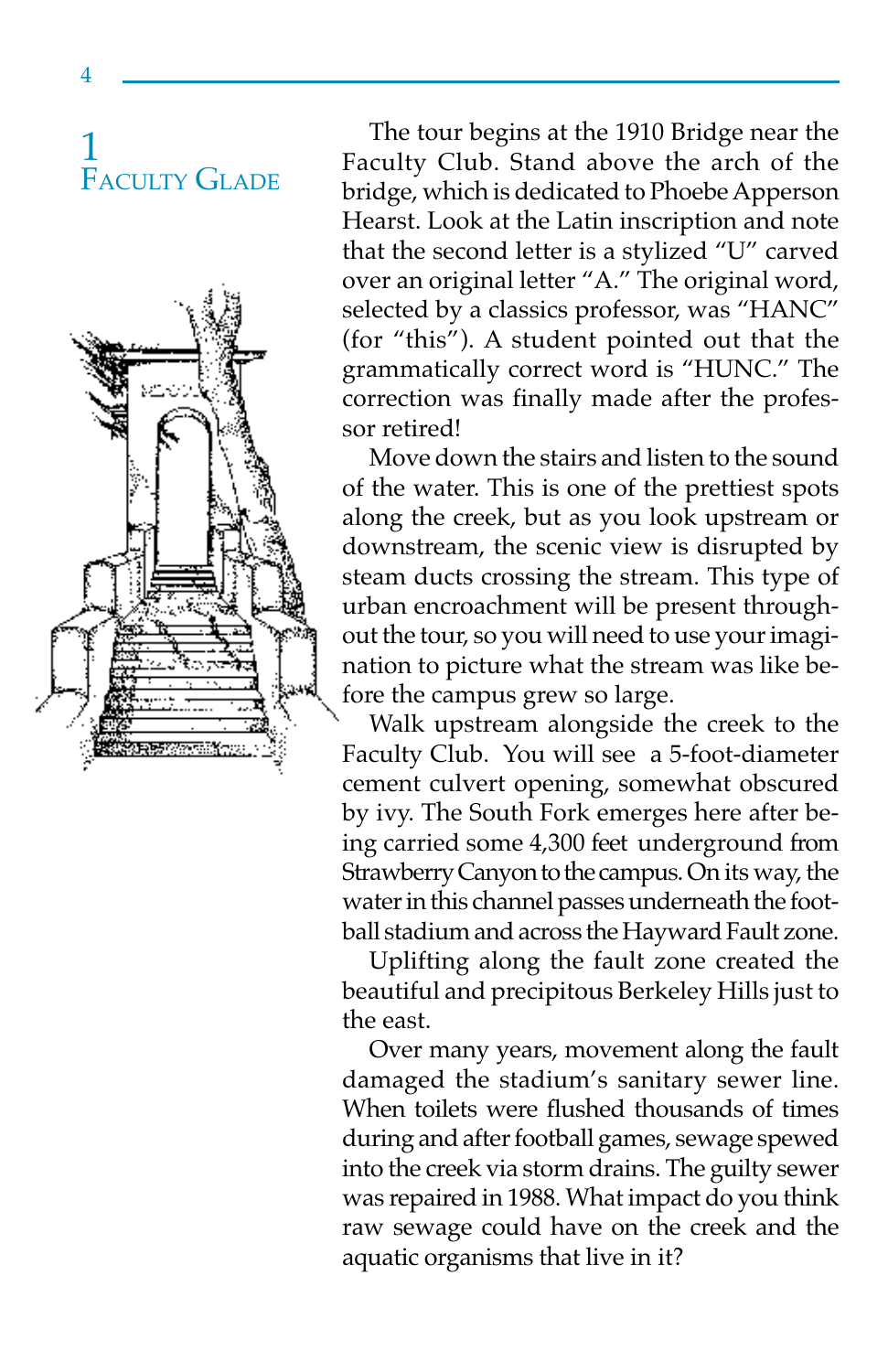Walk back towards the bridge along the edge of Faculty Glade, one of the most popular open spaces on campus. The natural amphitheater of the glade has been used for a variety of musical and theatrical performances over the years. Note that Strawberry Creek forms the backdrop for Faculty Glade, once called "Co-Ed Canyon." There is archeological evidence that this area was once the site of an Ohlone Native American settlement that relied on the supply of fresh water and fish in the creek.

The coast redwoods found here and throughout the campus were transplanted from Mendocino in 1905. Redwoods are not native to Strawberry Creek, although they grow naturally in the nearby Oakland hills to the south.

The creek area between the Faculty Club and Stephens Hall is designated the Goodspeed Nature Area, one of three campus nature areas along the creek. It should be noted that Goodspeed Nature Area is not at all natural. It lies in the heart of a formally landscaped English garden! Look at the vegetation along the creek here. There are many pittosporums, azaleas, rhododendrons, and other non-native ornamental plants. There is even a single giant sequoia. Do you think the exotic vegetation in this nature area should be phased out and replaced with native plants?

> *The old buckeye in the northern corner of Faculty Glade was planted in 1882 and hangs on with great tenacity.*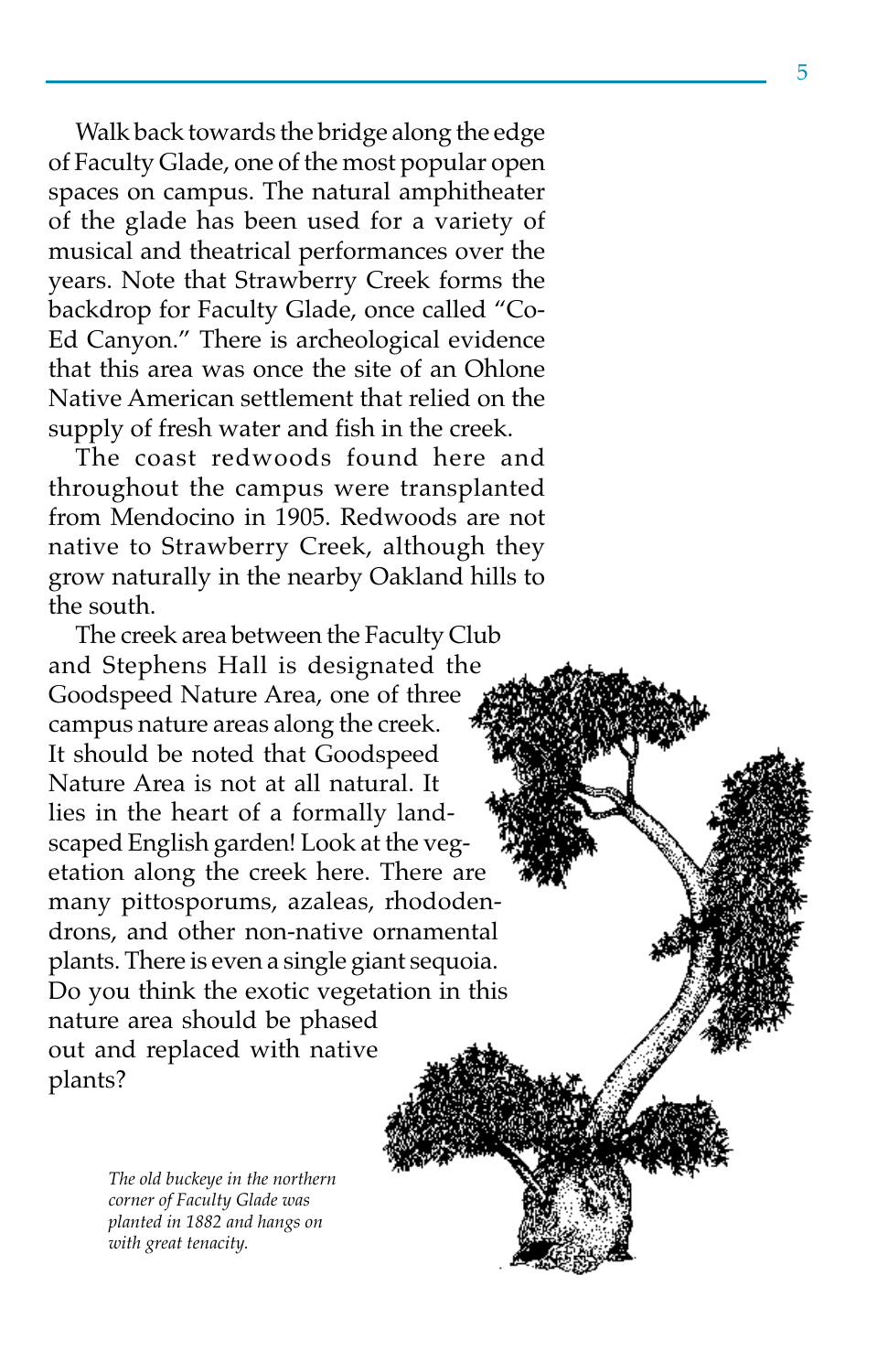## <u>2</u> WATER STRIDERS



Follow the creek downstream around Faculty Glade. Walk past the brick bridge (the formal entrance to the old Student Union) and behind the statue of former football coach Pappy Waldorf. Stand on the small wooden bridge below and look on the surface of still pools for fascinating insects called water striders. They are probably the most obvious animals that you will see in Strawberry Creek, although dozens of other insect species live among the rocks and in the sediment (such as the larvae of midges and damselflies).

The Strawberry Creek water strider is *Aquarius remigis*. The four long legs that extend outward from the narrow body are supported by the tension of the water surface. The first pair of legs is raptorial; they are used to seize food and hold it while eating.

Water striders occasionally eat other small aquatic animals, but mostly they feed on terrestrial insects such as flies that fall onto the water surface. Water striders have sensory organs on the ends of their legs that can detect slight vibrations and even distinguish among different kinds of prey.

Try this: Find some twigs the size of toothpicks, and break them into fly-sized bits. Toss a bit onto the smooth surface of a pool. If the ripples reach a hungry water strider, it will investi-

gate and taste the morsel before rejecting it.

If you watch them long enough, you will notice how often they mate and real-

ize why entomologists consider water striders the great "lovers" of the insect world!

If you're lucky, you may see a bright yellow banana slug, a relative of the snail, slithering along the ground in this grove.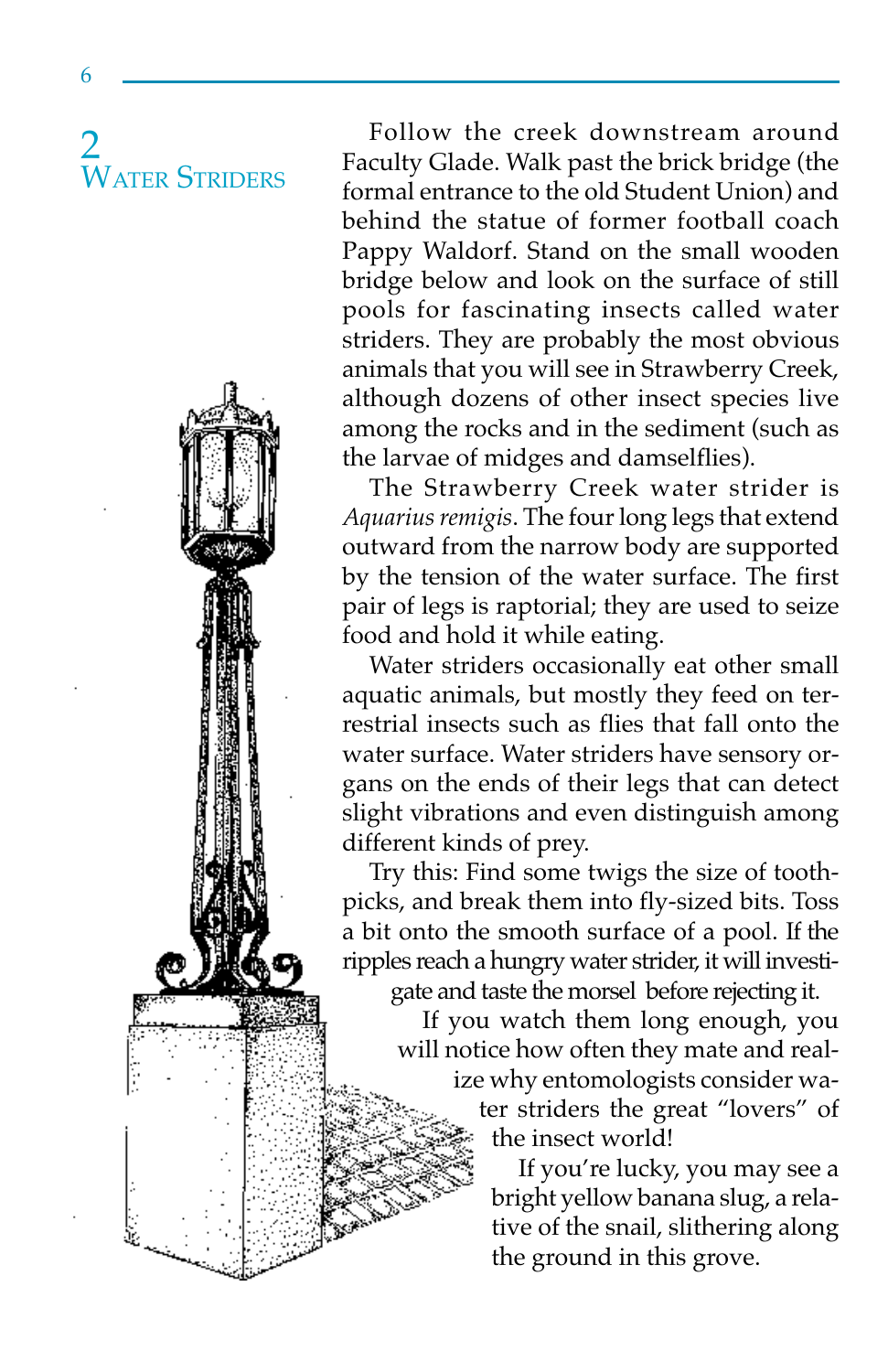Look upstream at the rock and concrete retaining walls built to prevent bank erosion. High storm flows undercut the soft banks. You will see an innovative approach to bank stabilization at the next stop.

Now walk back up the stairs, turn to the right, and follow the path along the creek downstream. Notice the small shoots at the base of the redwoods around you; this is an example of regeneration by stump-sprouting.

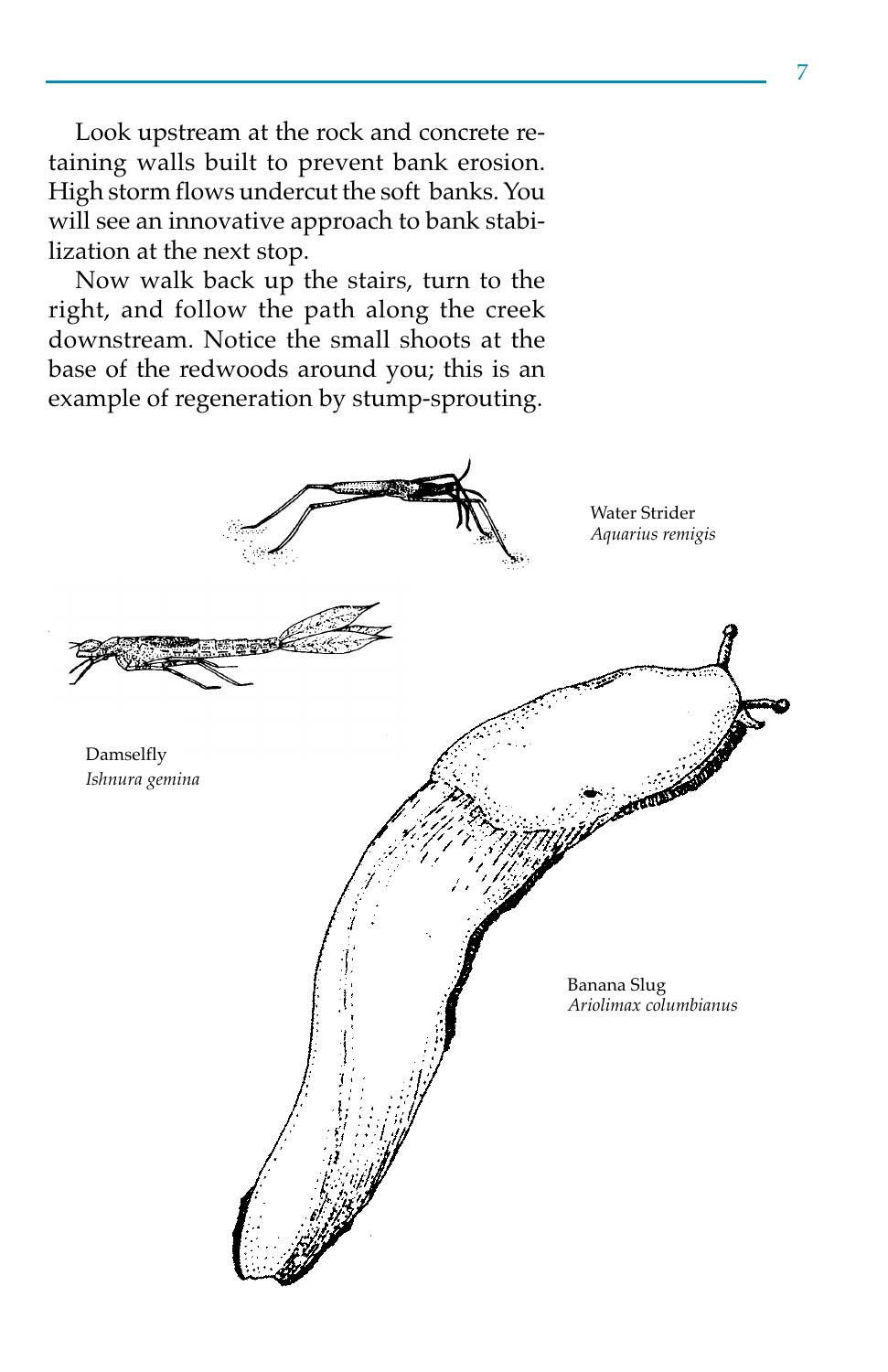



Turn right onto the wide Stephens Bridge (1931), and look upstream. Hidden beneath lush vegetation are rows of redwood logs built into the south stream bank. This was once the site of a nearly vertical bank that was eroding the lawn and undercutting the bridge supports. The conventional solution to this problem would be to install a concrete retaining wall to stabilize the bank (as you saw just upstream). Instead, a novel alternative-a redwood cribwall—was installed.

This cribwall is one of a number of "biotechnical" bank stabilization techniques that combine vegetation with indigenous materials such as wood or stone. These methods allow plants and structures to function together in an integrated and complementary manner. They are more durable, cost-effective, and environmentally compatible than concrete walls.

The cribwall slopes back into the bank in log cabin fashion. The tie-back logs (perpendicular to the creek) extend 12 to 15 feet into the bank. The spaces between the logs are backfilled with soil to provide strength, weight, and a place for plants to grow. Students planted alders, ceanothus, wild currant, Dutchmen's pipe vine, ferns, and other native vegetation on the cribwall. Additional plant species have colonized as "volunteers." By the time the logs rot out (about 50 years), the plant roots will have taken over the structural function of bank stabilization.

Look down below the bridge and you'll see a notched redwood log lying on the streambed perpendicular to the water flow. This check dam reduces stream scour during winter storms by breaking up the heavy flow, thereby enhancing pool habitat and creating refugia for fish and aquatic insects.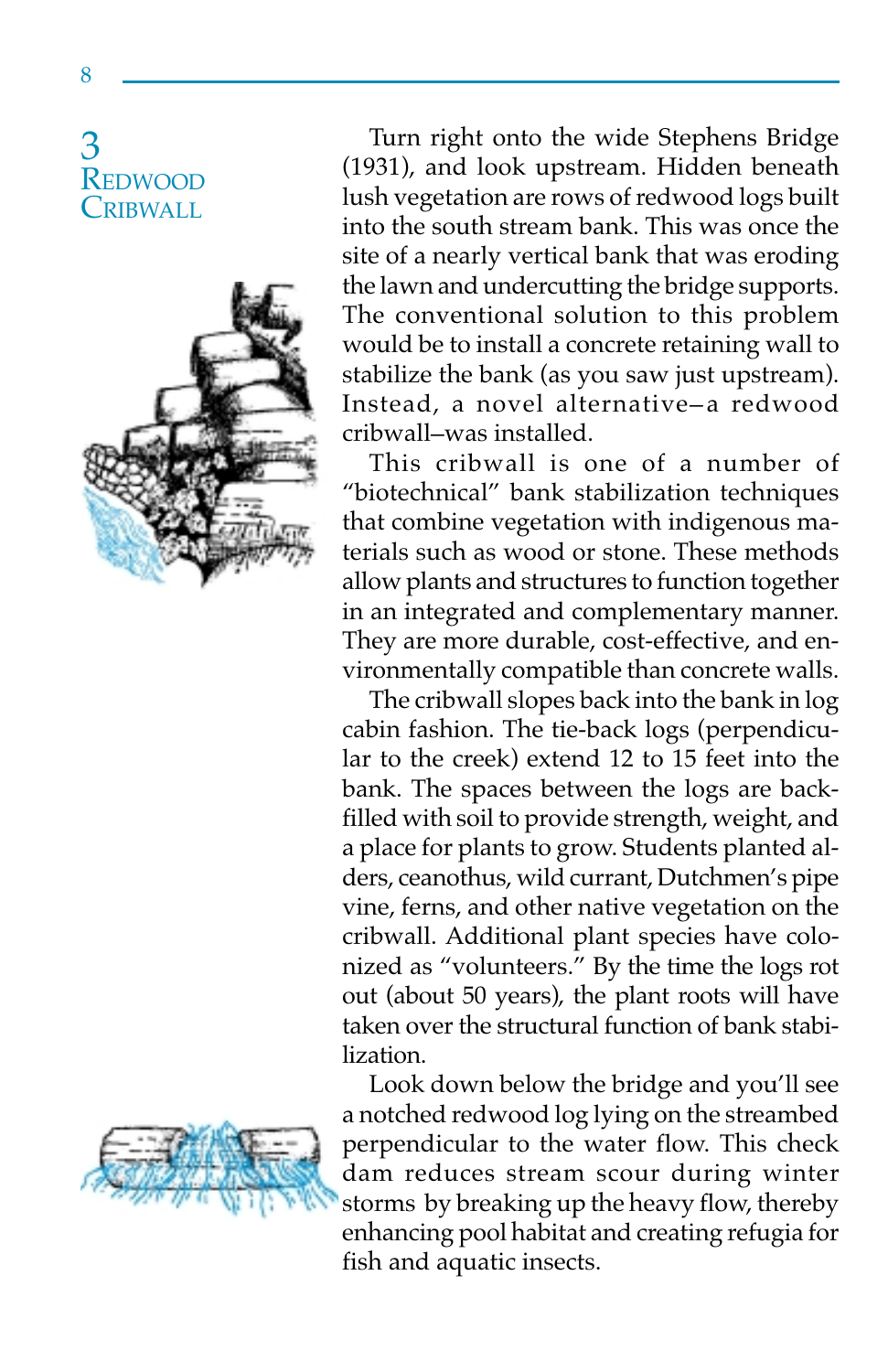Continue west down the path past the bronze pelican statue and the old Art Gallery building with its beautiful WPA mosaics. Walk to the end of the parking lot and turn right. Enter the 1935 Student Glade just upstream of Sather Gate; this small amphitheater, surrounded by coastal redwoods, is a great place for lunch.

 Looking upstream, you can see that part of the stream is in a concrete bypass structure that allows high winter flows to pass quickly downstream to prevent localized flooding. To the right is a small meander of the original channel that was restored in 1989.

Return to the parking lot and turn right onto Sproul Plaza. Walk past Sather Gate, the original south campus entrance. The plaza is lined with traditionally pollarded plane-trees (sycamore hybrids). This bustling campus hub was the site of the 1960s demonstrations and contains Berkeley landmarks such as Ludwig's Fountain (named after a local dog) and the nearby Free Speech Movement "monument."



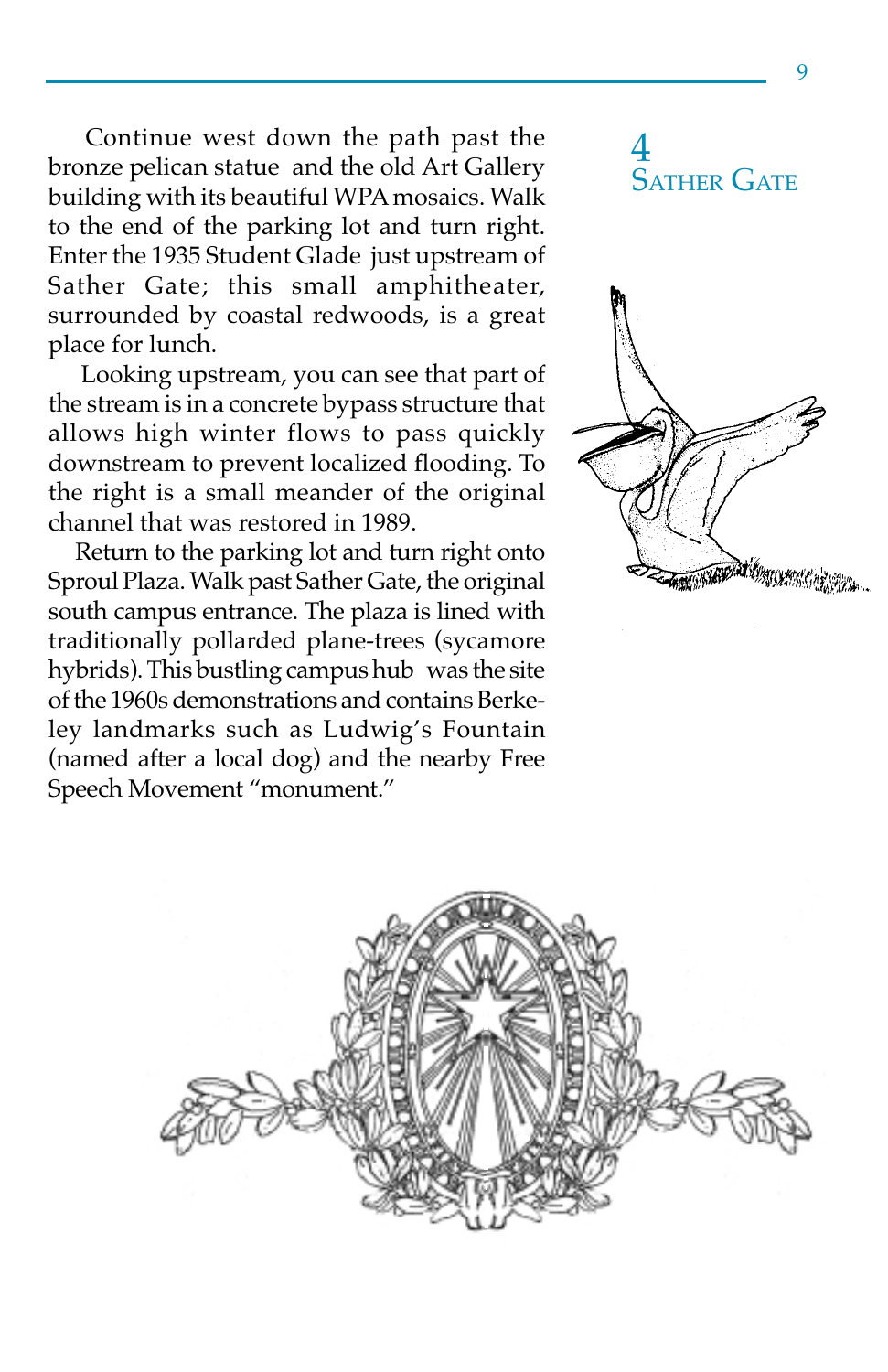5 FISH POOLS

Follow the creek downstream and stop on the first wooden footbridge crossing the stream. By 1989, water quality had improved so much that native fish were reintroduced into Strawberry Creek after a century's absence! Fish disappeared in the late 1800s partly because there was little water in it. (The creek was diverted and used as the campus water supply!) Barriers (check dams and culverts) were installed along the creek. Water quality was degraded by sewage disposal directly into the creek until the early 1900s.

Three-spined sticklebacks were originally stocked but were displaced by two species of native minnows (California roach and hitch), stocked later. These minnows proved to be better adapted to living in the creek. The sticklebacks were flushed downstream and are now abundant at the Berkeley marina near the mouth of Strawberry Creek in the Bay.

You may catch glimpses of the small minnows in this series of deep pools. Find a sunny pool and look down below the water's surface. Minnows usually swim in schools and are often revealed by their shadows on the gravelly stream bottom.

Fish populations depend upon several factors: food supply; water quality and temperature; suitable pool habitat for feeding and



*Three-spined Stickleback* Gasterosteus aculeatus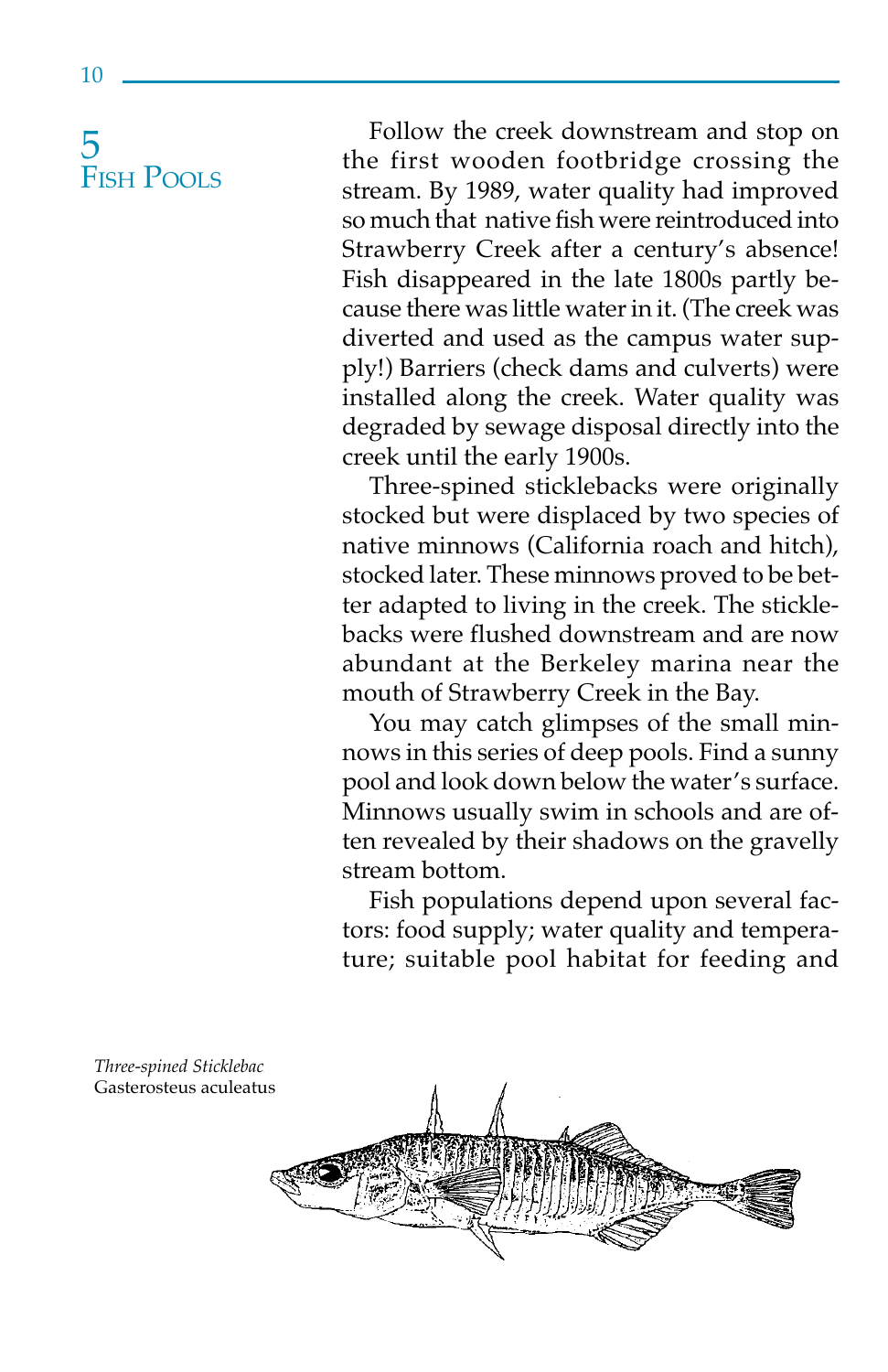breeding; and cover from scouring winter flows. So far, the fish have done well. Spawning usually begins in May and continues through the summer. If you look closely around the edges of pools, you may spot the tiny fry. Look for fish in other sunlit pools as you travel downstream from here. Misguided fish lovers periodically dump non-native pet goldfish and mosquito fish into the creek, but they are eventually flushed downstream during winter storms.

Follow the path downstream past the stone bridge and then across the lawn down to the creek. The streambed here is an extensive example of an old stabilization technique known as "hardbed." This aggregate mix of concrete and rocks was poured in the streambed to prevent downcutting of the channel bottom. Hardbed is a poor habitat for aquatic organisms because it offers no refuge from scouring winter flows.

Note the sun-loving green algae growing on the hardbed. This particular species, *Cladophora glomerata*, grows under high nutrient (eutrophic) conditions.



*California roach* Hesperoleucus symmetricus

Actual Size



*Hitch* Lavinia exilicauda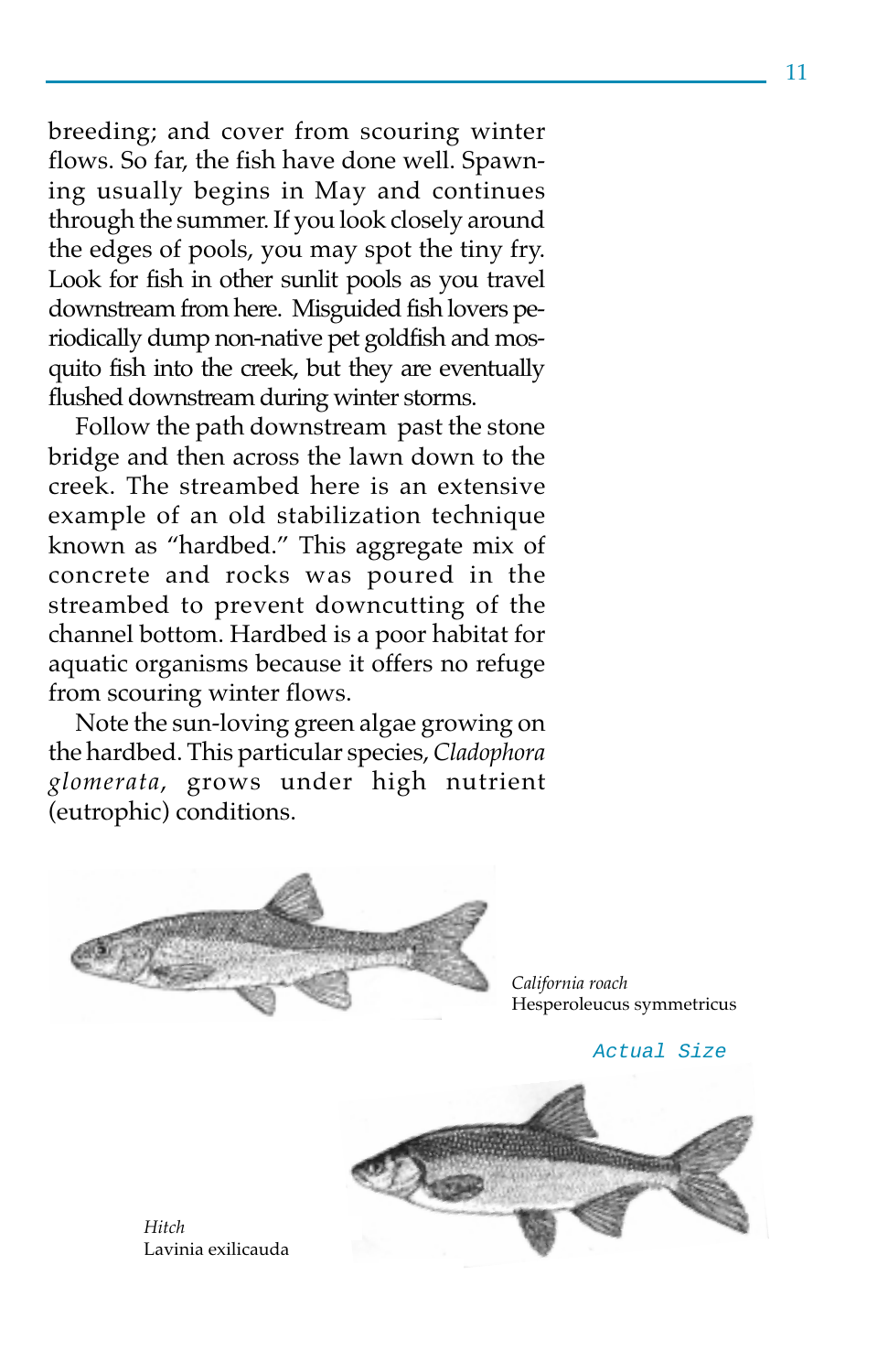6 **BAY TREE BRIDGE** 

Continue down the path until you reach the Bay Tree Bridge. Pause for a moment to relax and listen to the melodies of the stream. Look upstream and imagine the changing seasons from rainy winters to dry summers in our mediterranean climate. Picture the raging creek scouring the banks in the midst of a winter storm, or the flow dwindled to a trickle during a severe drought.

What is it about the sound of water that many people find so soothing? The Greek philosopher Heraclitus said, "You cannot step twice into the same river." What literal and figurative images does this raise in your mind?

Bricks commonly found in the streambed and banks downstream of this bridge were once part of student cottages that lined the south side of the creek over a century ago.

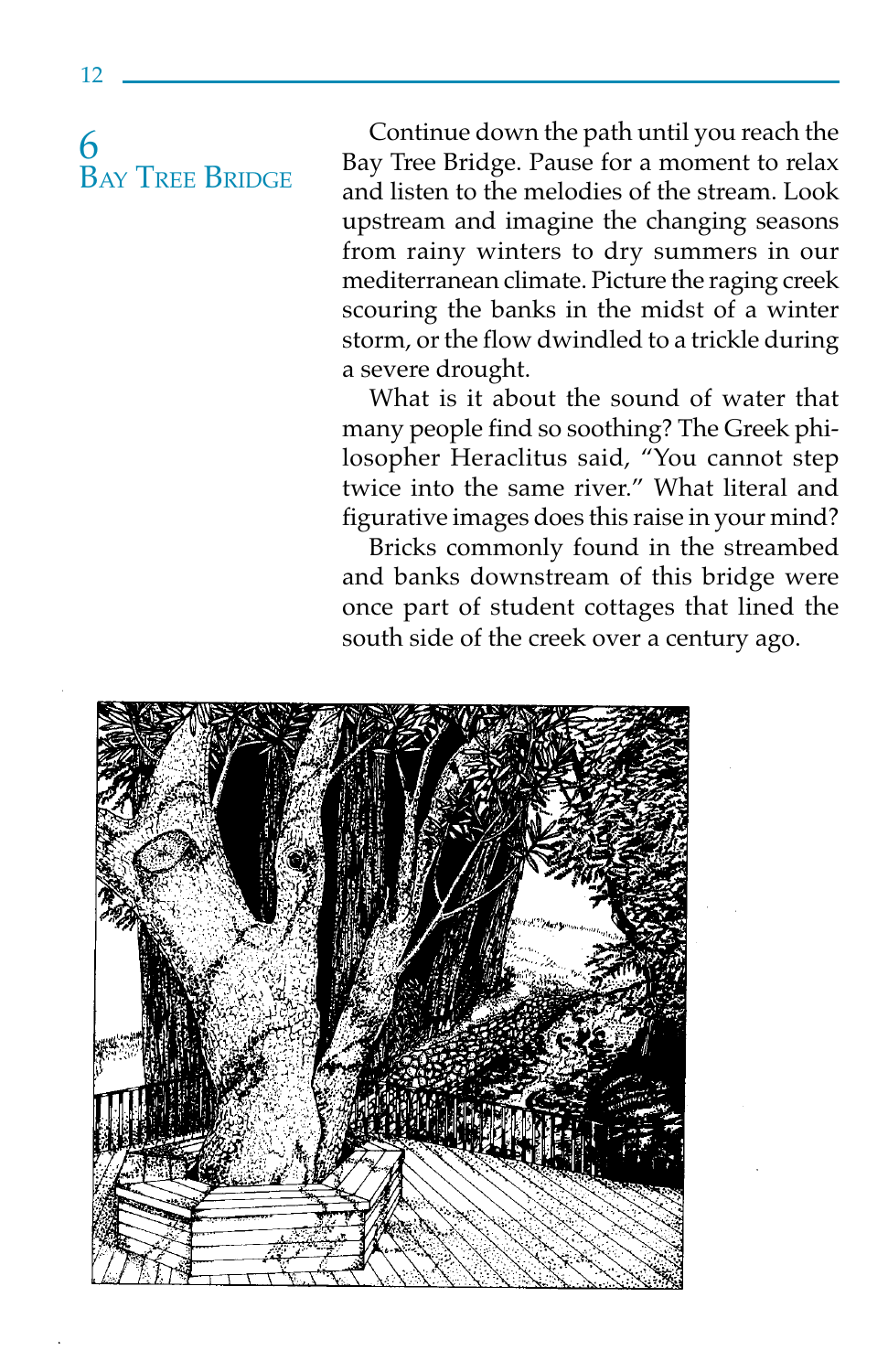Leave the Bay Tree Bridge, cross the roadway, and follow the flagstone path past the football statue. Cross the bridge designed by John Galen Howard (the great campus architect) and bear right. You are now entering the heart of the Grinnell Nature Area. In addition to numerous redwoods.

you will find many Monterey pines and coast live oaks here. This area resembles a native oak savanna and provides a glimpse of what the campus looked like a century ago.

Hungry fox squirrels, often fed by

students, may scamper up to you. This import from eastern North America filled an empty niche in the urban San Francisco Bay area because the native gray squirrel never adapted to urban conditions.

Continue down what was called "lover's lane" and cross the wooden footbridge over the main branch of Strawberry Creek. You are now about 250 feet upstream of the entrance to the city culvert, the point where the stream leaves the campus. Under the redwood trees to the left is a plaque marking the site where the 1772 Spanish expedition stopped and described the beauty of the dry grassy headlands later named the Golden Gate. The tall buildings of downtown Berkeley now obscure the view.

7 GRINNELL ATURE AREA

> Coast Live Oak *Quercus agrifolia*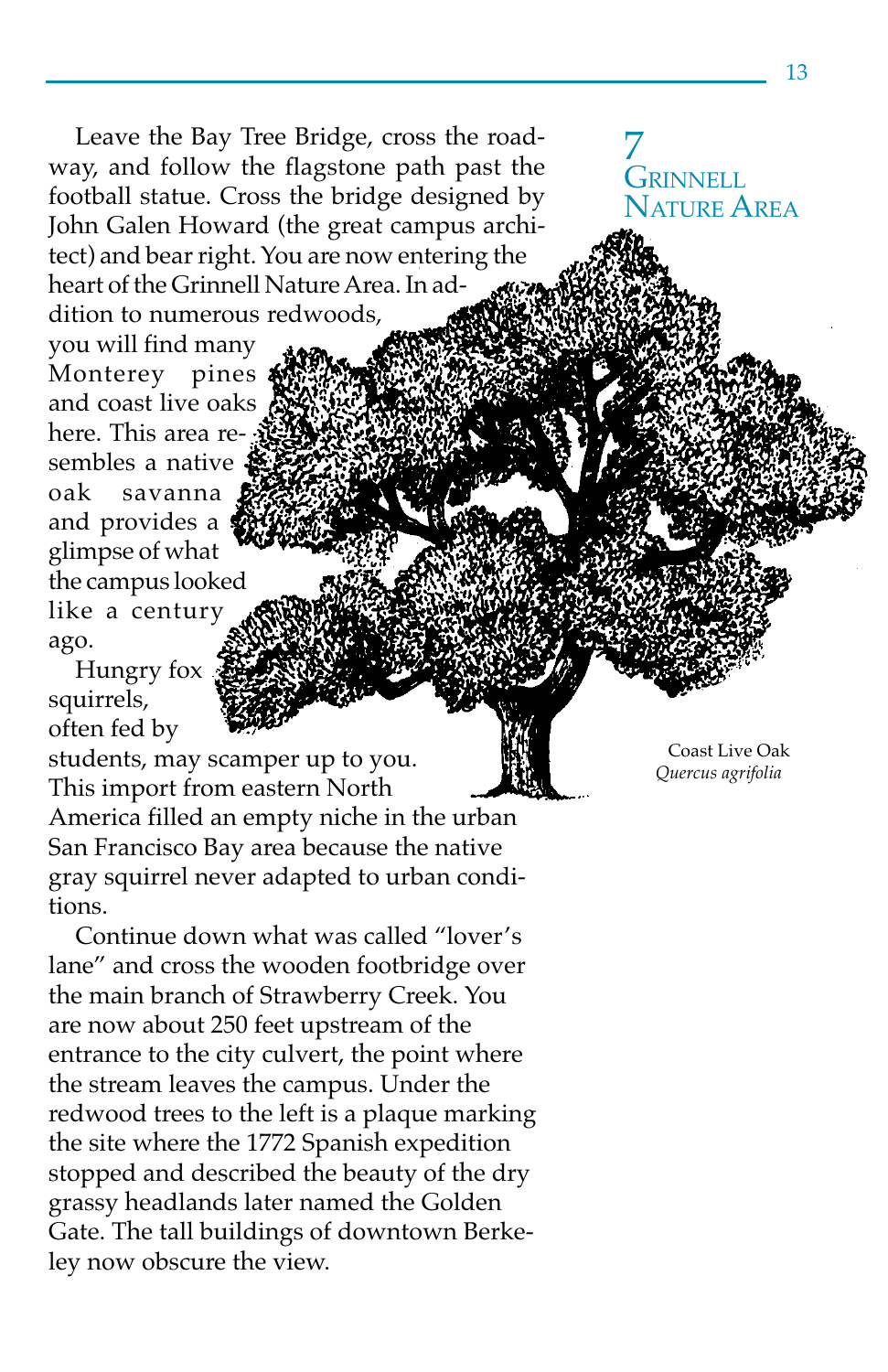8 **EUCALYPTUS GROVE** 

Eucalyptus *Eucalyptus globulus*

Retrace your steps up the path, turn left on the bicycle path, and cross the wooden footbridge into the Eucalyptus Grove. In 1882, this grove of Tasmanian blue gums *(Eucalyptus globulus)* was planted as a windbreak for the old cinder running track. It is the tallest stand of hardwood trees in North America and the tallest stand of this type of eucalyptus in the world.

Why is there a lack of undergrowth in the grove? Do eucalyptus take up the soil water that other plants need? Does the canopy create shady conditions too dark for other plants? Is it because they have compounds in their leaves that prevent other plants from growing (allelopathy)? Or is it from people trampling the undergrowth?

Eucalyptus were introduced to California; they have few natural herbivores, such as the koala bear, here. As a result, they look much healthier than in their native Australia.

Notice how the eucalyptus trees shed their shaggy bark. By regularly doing this, the trees also shed bark-burrowing insects that cause disease.

Wander through the grove and find the confluence of the South and North Forks of Strawberry Creek that combine to form the main branch of the stream. Follow the North Fork upstream. Where does it go? It disappears into a large culvert.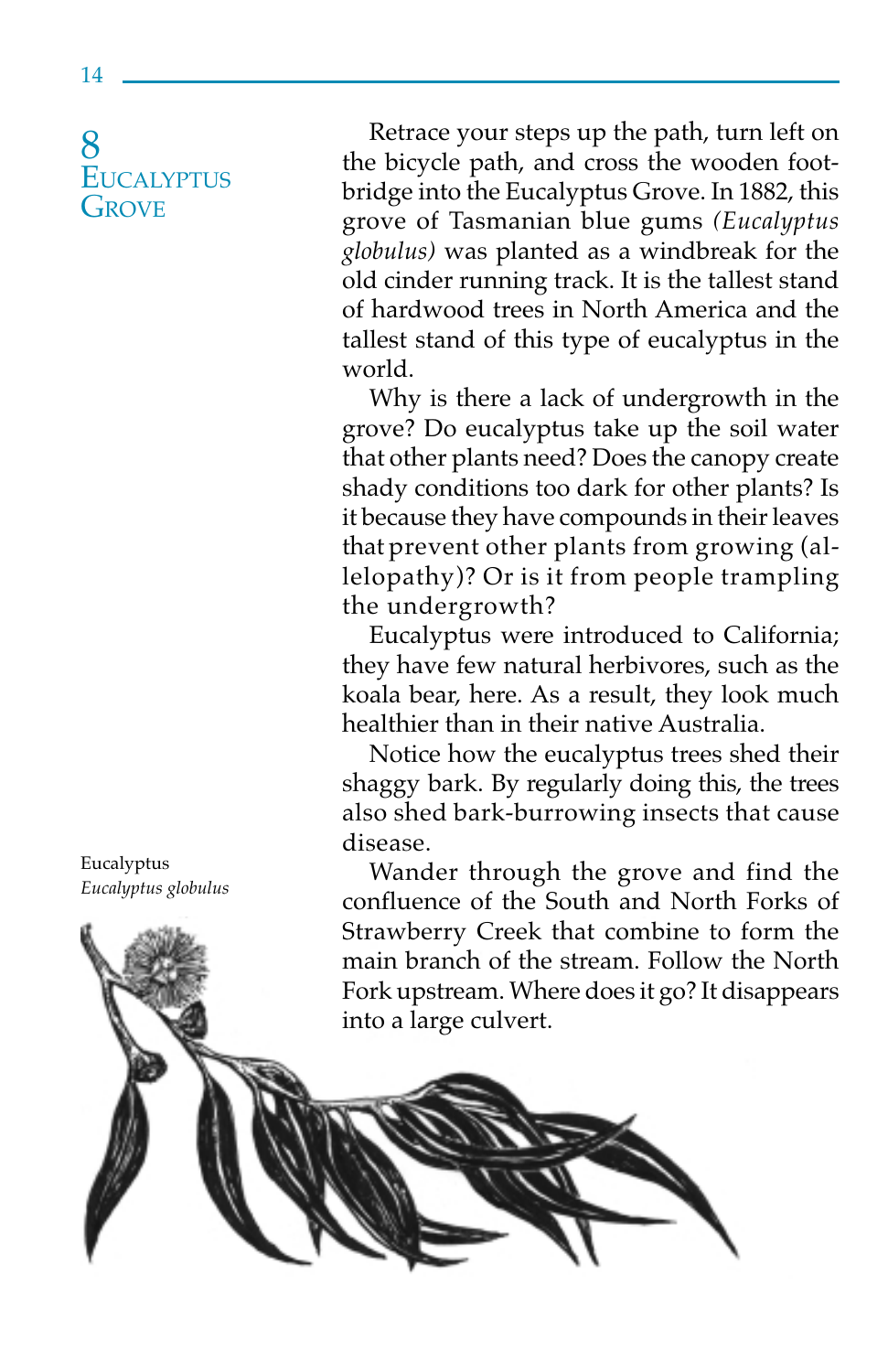To find the creek again, head straight toward the hills as if the stream were still open and leave the Eucalyptus Grove. Look for riparian (streamside) vegetation on the other side of the traffic circle that has the large eucalyptus in the center. Follow the stream along the south (left) bank noting the beautiful vegetation including horsetails, bay trees, and many types of exotic plants. People have been waiting for the eucalyptus tree leaning over the walkway to fall for the last 40 years.

Cross the footbridge toward Giannini Hall and admire the Beaux-Arts style of Wellman Hall with the olive trees in front. Go past Giannini Hall, and you'll enter the Wickson Nature Area, the last of the three campus nature areas. Be sure to see the ginkgo tree between Giannini Hall and the creek. Planted in 1881, it is one of the most treasured trees on the campus, and it is especially exquisite with its yellow autumn foliage. One of the reasons that this area contains so many beautiful trees is that it was originally the site of the campus Botanical Garden. Relax for a moment here among the trees along Strawberry Creek. The tour ends in this quiet glade. Please enjoy the creek, and return to visit often.

### 9<br>-NORTH FORK

Ginkgo *Ginkgo biloba* 15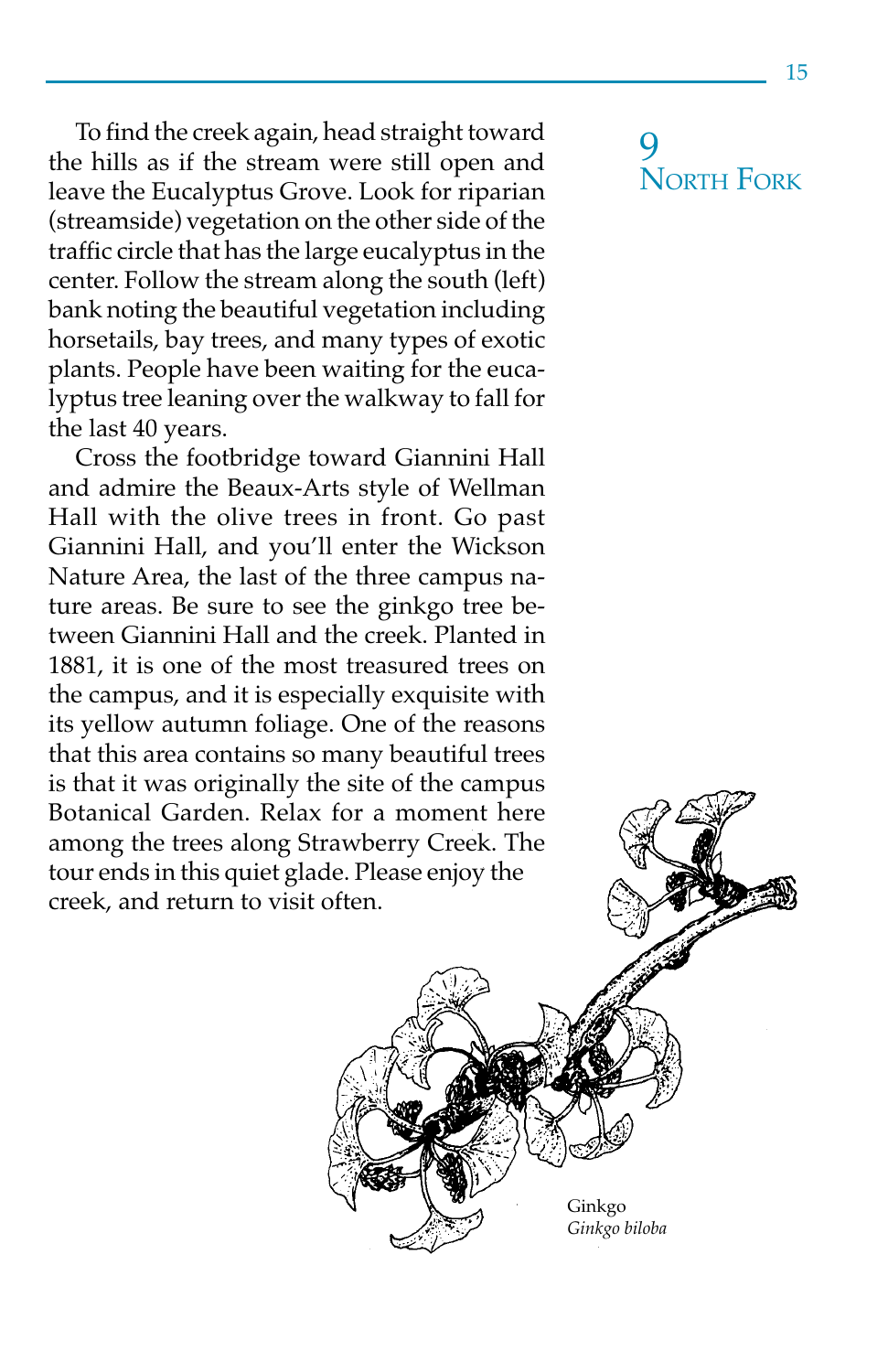#### 10 **BOTANICAL GARDEN**

You can see the headwaters of Strawberry Creek by visiting the UC Botanical Garden in Strawberry Canyon above Memorial Stadium. The creek runs through the heart of the 34-acre garden, surrounded by an impressive collection of more than 13,000 types of plants. The upper portion of the creek is landscaped with rhododendrons from China, Nepal, and Bhutan and includes the serene Japanese Pool. Dawn redwoods, Chinese peonies, and other Asian plants thrive in the moist microclimate along the stream.

The creek also flows through the California native section past oaks, bays, and buckeye trees. This area has been restored to represent the native flora along central California coast range creeks. A wooden walkway brings you close to many of the plants and down to a small pool and waterfall. Above the creek on the hillside is a deck with interpretive displays that overlooks the Strawberry Canyon watershed. The garden offers a quiet setting for spending time by the creek. Shuttle buses run from Hearst Mining Circle to the garden at quarter-past and quarter-before the hour on weekdays. The garden is open every day from 9 a.m. to 4:45 p.m. From Memorial Day to Labor Day, the garden is open until 7 p.m.

*A collection of studies on Strawberry Creek is maintained in the Water Resources Center Archives on the 4th floor of O'Brien Hall.*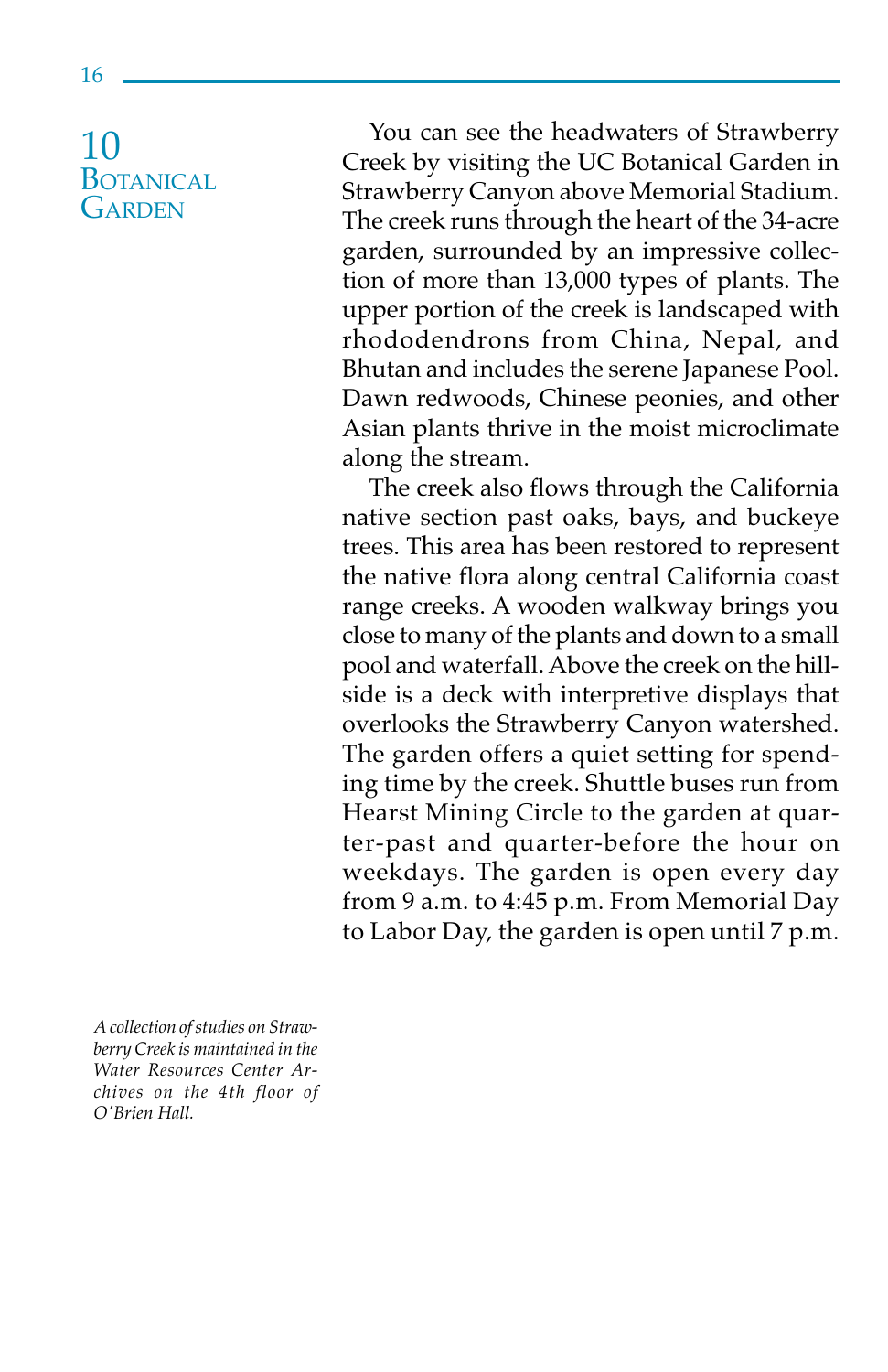

*This 1875 map of the Strawberry Creek watershed shows the original waterworks that supplied the campus. Note the middle fork of the creek on the central campus below North and South Halls, which was filled in 1882.*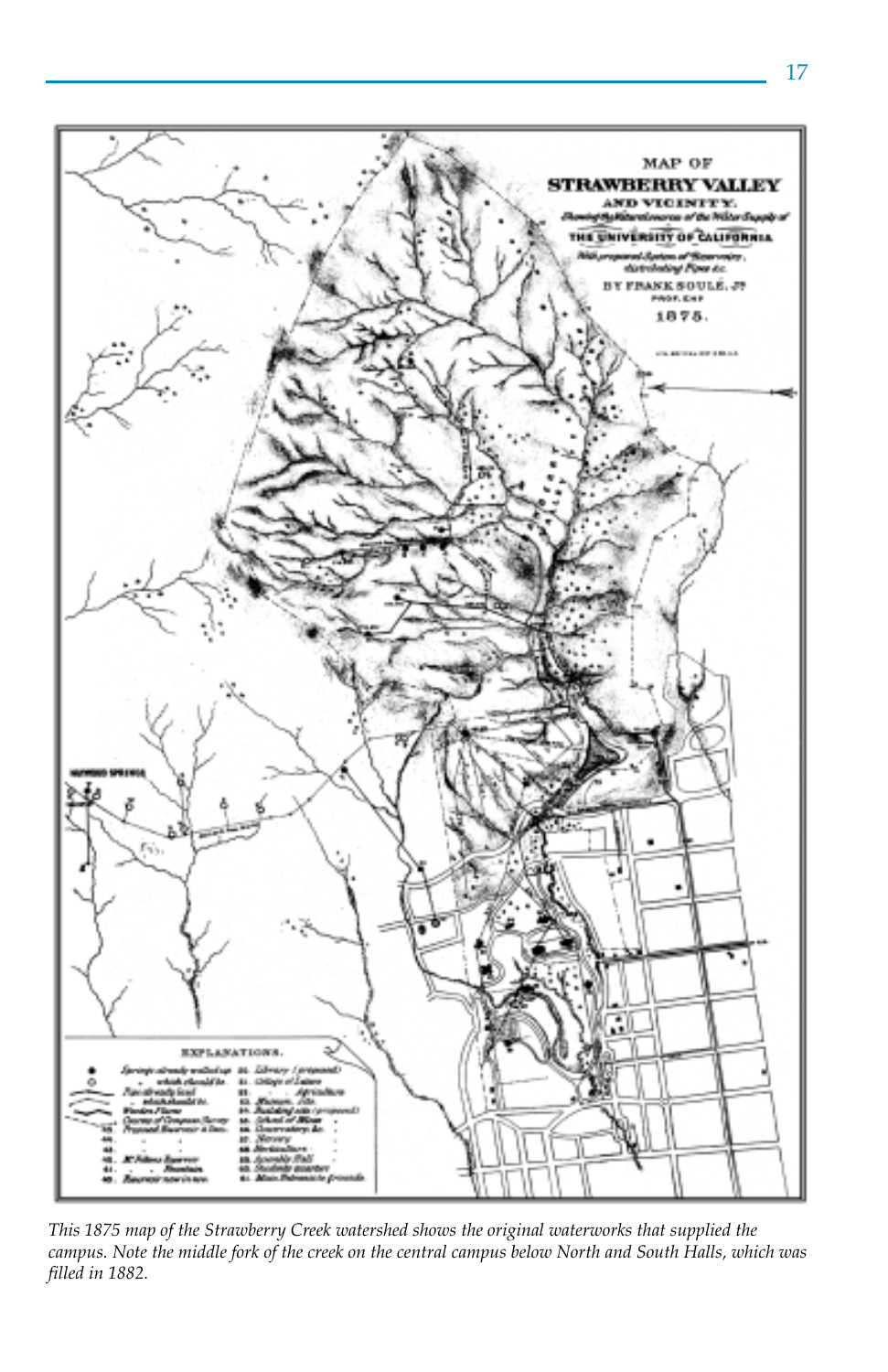## **THOUGHTS** TO TAKE AWAY FROM THE TOUR



*You may see this symbol around Berkeley, representing the underground course of Strawberry Creek. Quails, water striders, turtles, and other symbols represent different Berkeley creeks.*

campus environment. Try to imagine what the creek looked like a century ago when salmon still spawned in it, or even earlier when native peoples used the creek or the Spanish explorers looked out at the beautiful vistas of the yet unbridged Golden Gate. Do you think it would be a good idea to try to rehabilitate other urban creeks? THINK ABOUT HOW STRAWBERRY CREEK fits into the

Strawberry Creek is an irreplaceable natural resource for both the university and the Berkeley community. The benefits of preserving and enhancing the creek and its surrounding areas are far-reaching. The creek is the major focus of campus open space and therefore establishes both the form and character of its landscape. The natural areas along Strawberry Creek offer pleasing contrast to the urban hardscape, acting as a buffer zone that provides visual amenity and variety.

Preservation of the creek corridor is essential if the unique qualities of the campus landscape are to be sustained. This requires community cooperation as well, because the waters that flow through campus are affected by what happens upstream. For many alumni, Strawberry Creek provides some of their most memorable recollections of the Berkeley campus. As long as Strawberry Creek remains healthy, it can be a source of inspiration and joy for those who study, work, or live within its watershed.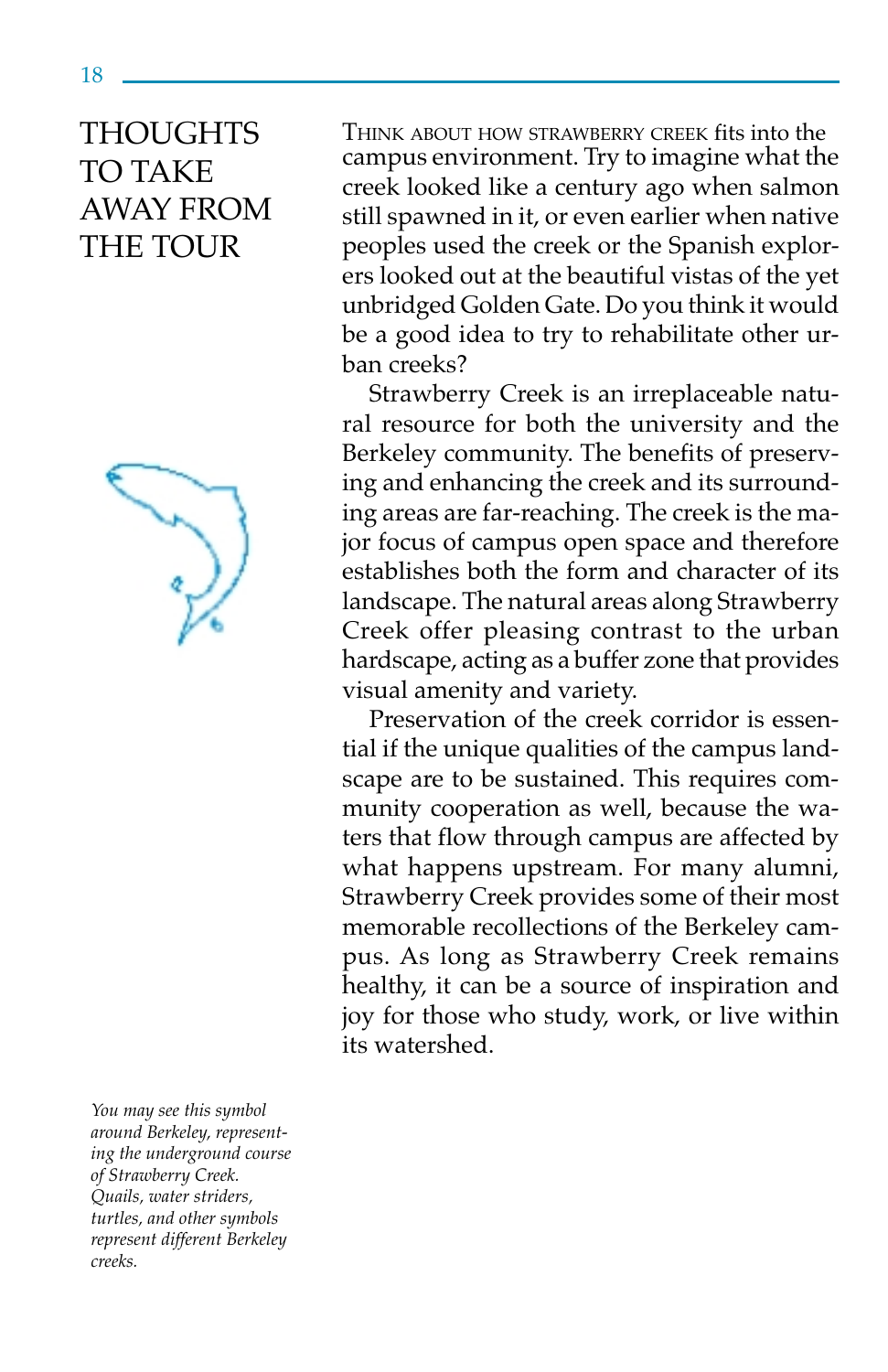